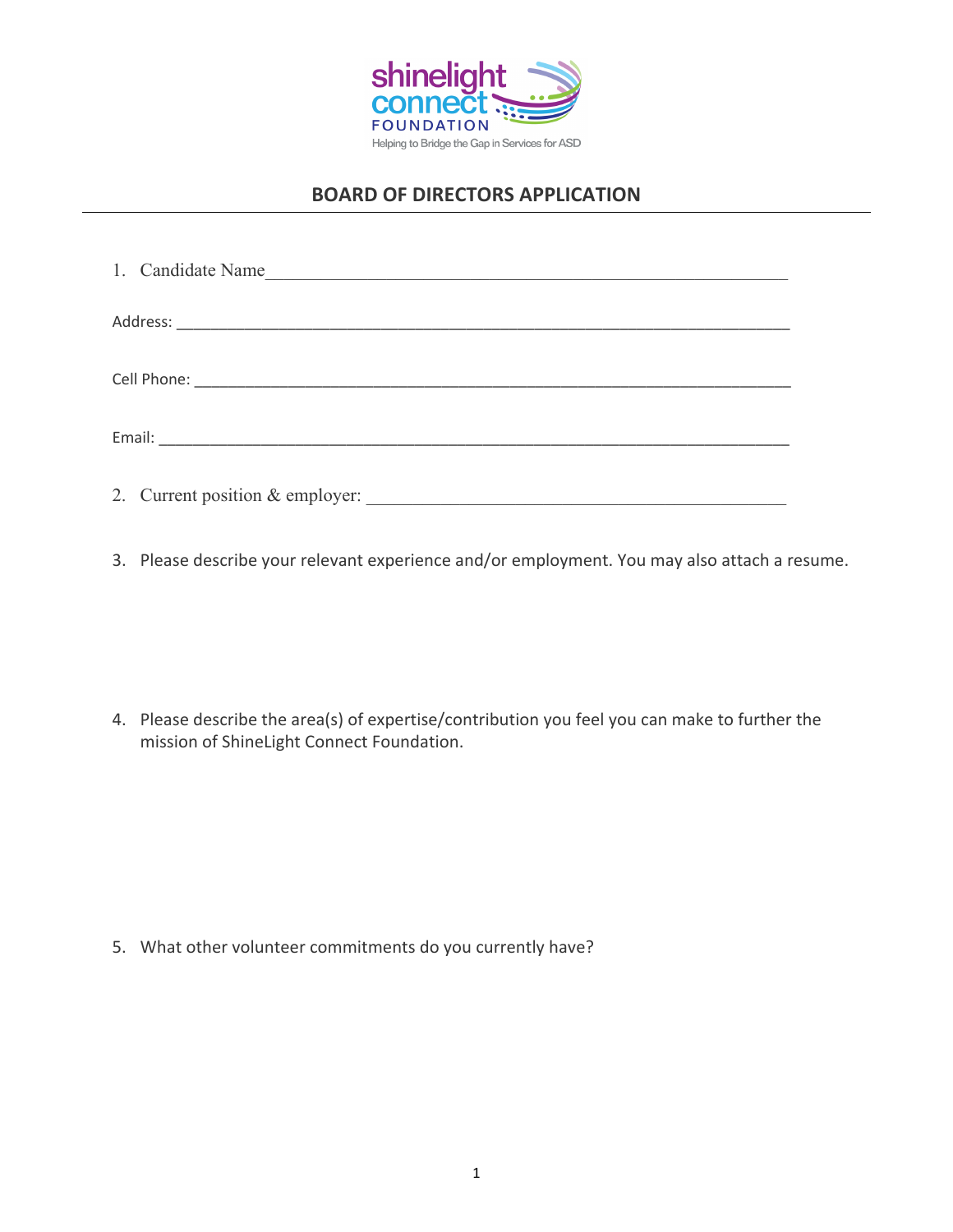

6. The ShineLight Connect Foundation Board of Directors meets 1 hour of every month at day and time TBD.

Do you have any standing commitments that create a scheduling conflict for you?

Yes \_\_\_\_\_\_\_ No \_\_\_\_\_

7. Why are you interested in serving as a Board member for ShineLight Connect?

8. Please share any other information you feel is important for consideration of your application to serve as a ShineLight Connect Foundation Board member.

| <b>FOR BOARD USE ONLY</b>                                                     |      |
|-------------------------------------------------------------------------------|------|
| Mominee has had a personal meeting with either an Officer, Director, or other | Date |
| Nominee reviewed by the committee                                             | Date |
| Nominee proposed to the board                                                 | Date |
| Board action: Elected<br>Rejected                                             | Date |